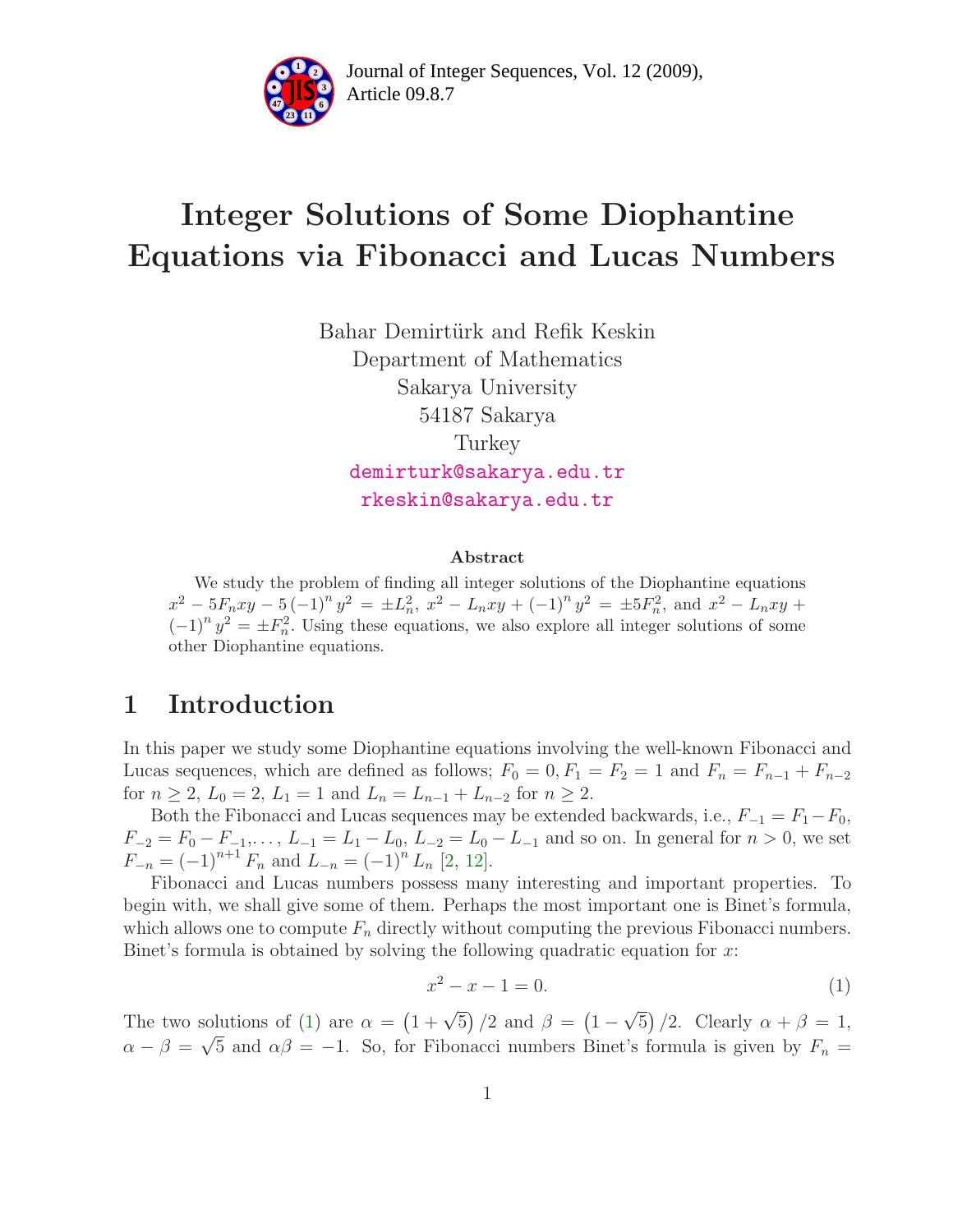$(\alpha^n - \beta^n) / (\alpha - \beta)$  with  $n \in \mathbb{Z}$ . Also the corresponding formula for Lucas numbers is given by  $L_n = \alpha^n + \beta^n$  with  $n \in \mathbb{Z}$ . In addition to the above formulas,  $\alpha^n = \alpha F_n + F_{n-1}$  and  $\beta^{n} = \beta F_{n} + F_{n-1}$  for all  $n \in \mathbb{Z}$ .

Now we compile some identities and basic theorems involving Fibonacci and Lucas numbers from various sources to use in the following theorems [\[2,](#page-12-0) [6,](#page-12-2) [11\]](#page-12-3).

<span id="page-1-0"></span>The first identity is

$$
F_n^2 - F_n F_{n-1} - F_{n-1}^2 = (-1)^{n+1} \text{ for all } n \in \mathbb{Z}
$$
 (2)

and is known as Cassini's identity. A similar identity is given for Lucas numbers as

<span id="page-1-6"></span>
$$
L_n^2 - L_n L_{n-1} - L_{n-1}^2 = (-1)^n 5 \text{ for all } n \in \mathbb{Z}.
$$
 (3)

<span id="page-1-8"></span><span id="page-1-5"></span><span id="page-1-4"></span><span id="page-1-3"></span>The other identities can be listed as follows:

<span id="page-1-7"></span>
$$
L_m F_n - F_m L_n = 2 (-1)^m F_{n-m}
$$
\n(4)

$$
L_m L_n - 5F_m F_n = 2(-1)^m L_{n-m}
$$
\n(5)

$$
F_{m+1}L_n + L_{n-1}F_m = L_{n+m}
$$
\n(6)

$$
L_m L_n + 5F_m F_n = 2L_{n+m} \tag{7}
$$

$$
L_m F_n + F_m L_n = 2F_{n+m} \tag{8}
$$

$$
F_{n-1} + F_{n+1} = L_n \tag{9}
$$

$$
L_{n-1} + L_{n+1} = 5F_n \tag{10}
$$

$$
L_n^2 - 5F_n^2 = (-1)^n 4\tag{11}
$$

<span id="page-1-10"></span><span id="page-1-9"></span><span id="page-1-2"></span><span id="page-1-1"></span>for all  $m, n \in \mathbb{Z}$ .

We will give the following theorem without proof since it can be found in [\[3\]](#page-12-4).

**Theorem 1.** The set of units of the ring  $\mathbb{Z}[\alpha] = \{a\alpha + b : a, b \in \mathbb{Z}\}\$ is

 $\{\pm \alpha^n : n \in \mathbb{Z}\}.$ 

The proof of the following theorem can be found in  $[11]$ , but for the sake of completeness we will give its proof.

**Theorem 2.** All integer solutions of the equation  $x^2 - xy - y^2 = \pm 1$  are given by  $(x, y) =$  $\pm (F_n, F_{n-1})$  with  $n \in \mathbb{Z}$ .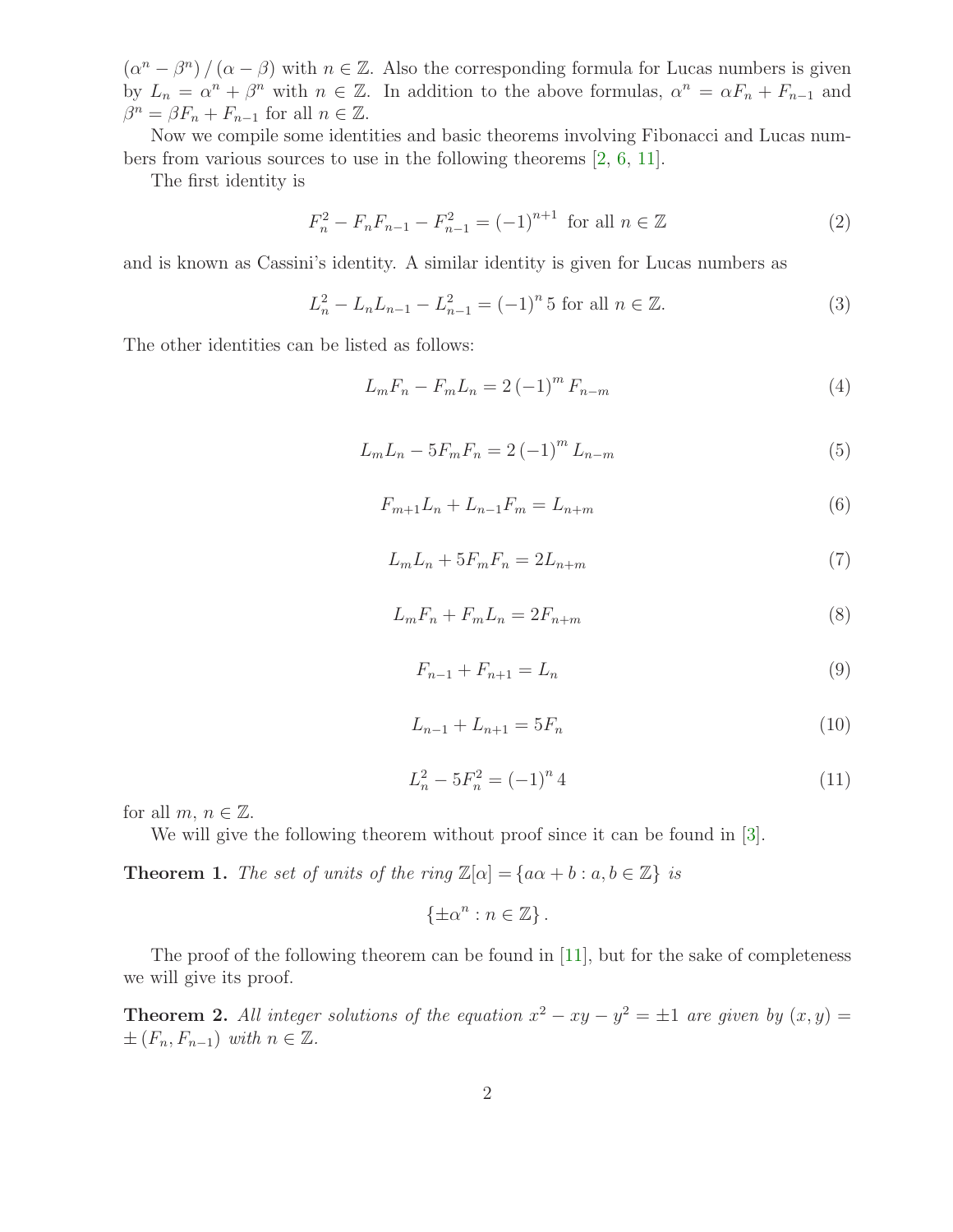*Proof.* If  $(x, y) = \pm (F_n, F_{n-1})$ , it is clear from [\(2\)](#page-1-0) that  $x^2 - xy - y^2 = \pm 1$ . Assume that  $x^2 - xy - y^2 = \pm 1$  for some integer x and y. Then it is seen that  $\pm 1 = \alpha \beta x^2 + (\alpha + \beta) xy + y^2 =$  $(\alpha x + y)(\beta x + y)$ . Hence, it follows that  $\alpha x + y$  is a unit in  $\mathbb{Z}[\alpha]$ . Thus from Theorem [1,](#page-1-1) we have  $\alpha x + y = \pm \alpha^n$  for some  $n \in \mathbb{Z}$ . Since  $\alpha^n = \alpha F_n + F_{n-1}$ , we get  $\alpha x + y = \pm (\alpha F_n + F_{n-1})$ . Therefore it is seen that  $(x, y) = \pm (F_n, F_{n-1}).$ 

<span id="page-2-2"></span>**Corollary 3.** All integer solutions of the equations  $x^2 - xy - y^2 = -1$  and  $x^2 - xy - y^2 = 1$ are given by  $(x, y) = \pm (F_{2n}, F_{2n-1})$  and  $(x, y) = \pm (F_{2n+1}, F_{2n})$  with  $n \in \mathbb{Z}$ , respectively.

Since the proof of the following theorem can be seen easily we omit its proof.

<span id="page-2-0"></span>**Theorem 4.** All nonnegative integer solutions of the equation  $x^2 - xy - y^2 = \pm 1$  are given by  $(x, y) = (F_n, F_{n-1})$  with  $n \geq 0$ .

Corollary 5. All nonnegative integer solutions of the equations  $x^2 - xy - y^2 = -1$  and  $x^2 - xy - y^2 = 1$  are given by  $(x, y) = (F_{2n}, F_{2n-1})$  and  $(x, y) = (F_{2n+1}, F_{2n})$  with  $n \ge 0$ , respectively.

**Theorem 6.** All nonnegative integer solutions of the equation  $u^2 - 5v^2 = \pm 4$  are given by  $(u, v) = (L_n, F_n)$  with  $n \geq 0$ .

*Proof.* It is clear that if  $(u, v) = (L_n, F_n)$ , then by [\(11\)](#page-1-2) we get  $u^2 - 5v^2 = \pm 4$ . Assume that  $u^2 - 5v^2 = \pm 4$ . Then u and v have the same parity. Let  $x = (u + v)/2$  and  $y = v$ . Then it follows that

$$
x^{2} - xy - y^{2} = ((u + v) / 2)^{2} - ((u + v) / 2) v - v^{2} = (u^{2} - 5v^{2}) / 4 = \pm 1.
$$

From Theorem [4,](#page-2-0) it is seen that  $(x, y) = (F_{n+1}, F_n)$  for some  $n \ge 0$ . Thus,  $(u + v)/2 = F_{n+1}$ <br>and  $y = F_n$ . Therefore we get  $(u, v) = (L_n, F_n)$ . and  $y = F_n$ . Therefore we get  $(u, v) = (L_n, F_n)$ .

**Corollary 7.** All nonnegative integer solutions of the equations  $u^2 - 5v^2 = -4$  and  $u^2 - 5v^2 =$ 4 are given by  $(u, v) = (L_{2n+1}, F_{2n+1})$  and  $(u, v) = (L_{2n}, F_{2n})$  with  $n \geq 0$ , respectively.

## 2 Identities And Solutions of Some Diophantine Equations

There are various methods for deriving identities for Fibonacci and Lucas numbers, such as the use of Binet's formula, induction, matrices, etc. The usage of matrices enables us to obtain easily a large number of new identities [\[6\]](#page-12-2).

In this section we introduce three kinds of matrices including Fibonacci and Lucas numbers. Also using the identities given in section 1, we derive some new identities for Fibonacci and Lucas numbers. Let us give them in the following theorems.

<span id="page-2-1"></span>**Theorem 8.** Let  $k, m, n \in \mathbb{Z}$ . Then

$$
L_{n+m}^2 - 5(-1)^{n+k+1} F_{k-n} L_{n+m} F_{m+k} - 5(-1)^{n+k} F_{m+k}^2 = (-1)^{m+k} L_{k-n}^2.
$$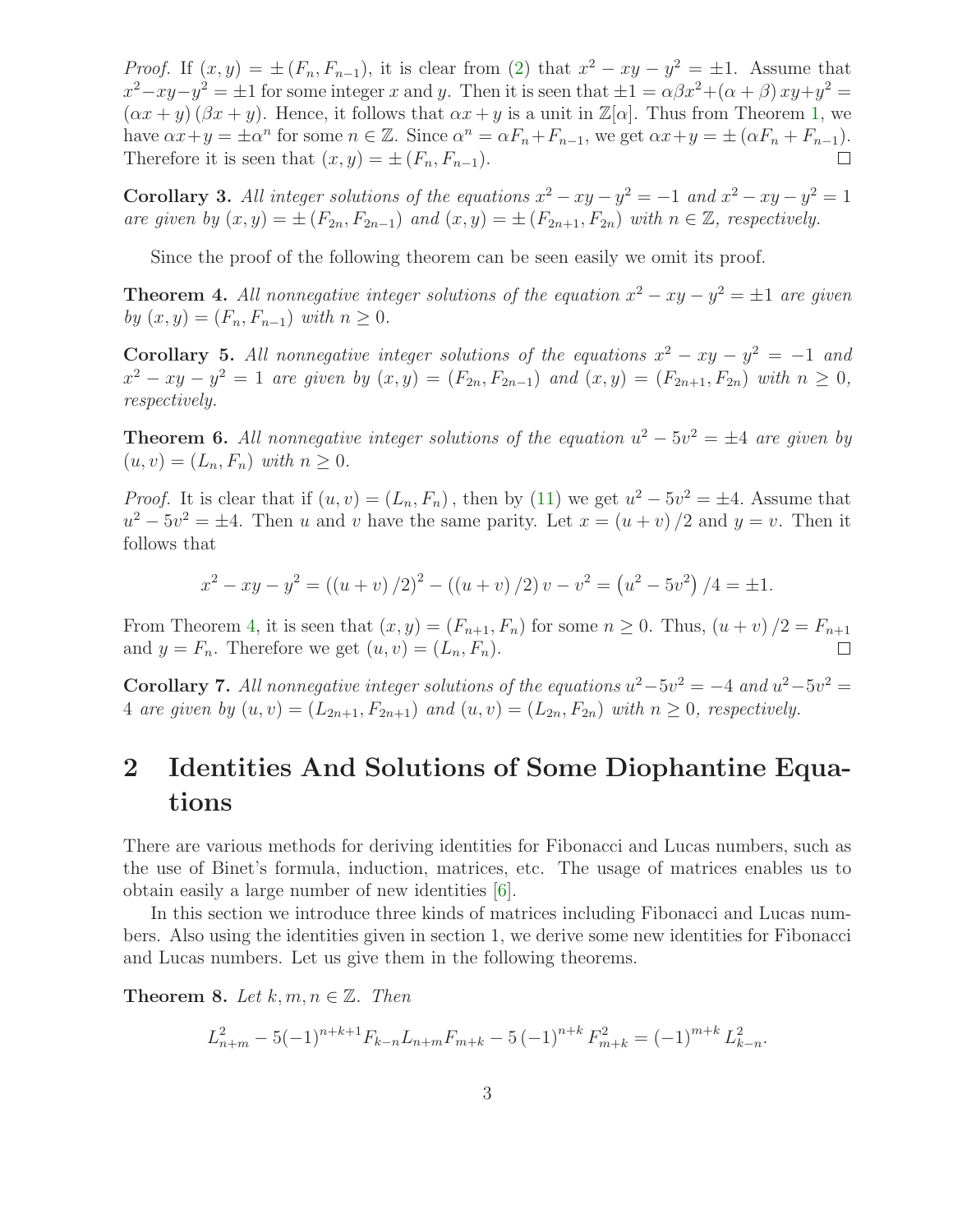Proof. For the proof of the theorem, by using [\(7\)](#page-1-3) and [\(8\)](#page-1-4) we can consider the matrix multiplication given below. That is,

$$
\left[\begin{array}{cc} L_n/2 & 5F_n/2 \\ F_k/2 & L_k/2 \end{array}\right] \left[\begin{array}{c} L_m \\ F_m \end{array}\right] = \left[\begin{array}{c} L_{n+m} \\ F_{m+k} \end{array}\right].
$$

By  $(5)$ ,

$$
\left| \begin{array}{cc} L_n/2 & 5F_n/2 \\ F_k/2 & L_k/2 \end{array} \right| = \frac{L_n L_k - 5F_n F_k}{4} = \frac{(-1)^n L_{k-n}}{2} \neq 0,
$$

and therefore we can write,

$$
\begin{bmatrix} L_m \\ F_m \end{bmatrix} = \begin{bmatrix} L_n/2 & 5F_n/2 \\ F_k/2 & L_k/2 \end{bmatrix}^{-1} \begin{bmatrix} L_{n+m} \\ F_{m+k} \end{bmatrix}.
$$

From here we get,

$$
L_m = \frac{(-1)^n (L_k L_{n+m} - 5F_n F_{m+k})}{L_{k-n}}
$$
  

$$
F_m = \frac{(-1)^n (L_n F_{m+k} - F_k L_{n+m})}{L_{k-n}}.
$$

Since  $L_m^2 - 5F_m^2 = (-1)^m 4$ , we get

<span id="page-3-1"></span>
$$
(L_k L_{n+m} - 5F_n F_{m+k})^2 - 5(L_n F_{m+k} - F_k L_{n+m})^2 = (-1)^m 4L_{k-n}^2.
$$

By using  $(4)$  and  $(11)$ , we obtain

$$
L_{n+m}^2 - 5(-1)^{n+k+1} F_{k-n} L_{n+m} F_{m+k} - 5(-1)^{n+k} F_{m+k}^2 = (-1)^{m+k} L_{k-n}^2.
$$
 (12)

<span id="page-3-0"></span>**Theorem 9.** Let  $k, m, n \in \mathbb{Z}$  and  $k \neq n$ . Then

$$
L_{n+m}^{2} - (-1)^{k+n} L_{k-n} L_{n+m} L_{m+k} + (-1)^{n+k} L_{m+k}^{2} = (-1)^{m+k+1} 5F_{k-n}^{2}.
$$

Proof. By using [\(7\)](#page-1-3) we can consider the following matrix multiplication for the proof of the theorem. That is,

$$
\left[\begin{array}{cc} L_n/2 & 5F_n/2 \\ L_k/2 & 5F_k/2 \end{array}\right] \left[\begin{array}{c} L_m \\ F_m \end{array}\right] = \left[\begin{array}{c} L_{n+m} \\ L_{m+k} \end{array}\right].
$$

By  $(4)$ ,

$$
\left| \begin{array}{cc} L_n/2 & 5F_n/2 \\ L_k/2 & 5F_k/2 \end{array} \right| = \frac{5\left(L_nF_k - L_kF_n\right)}{4} = \frac{5\left(-1\right)^n F_{k-n}}{2}
$$

and therefore for  $k \neq n$ , we get

$$
\begin{bmatrix} L_m \\ F_m \end{bmatrix} = \begin{bmatrix} L_n/2 & 5F_n/2 \\ L_k/2 & 5F_k/2 \end{bmatrix}^{-1} \begin{bmatrix} L_{n+m} \\ L_{m+k} \end{bmatrix}.
$$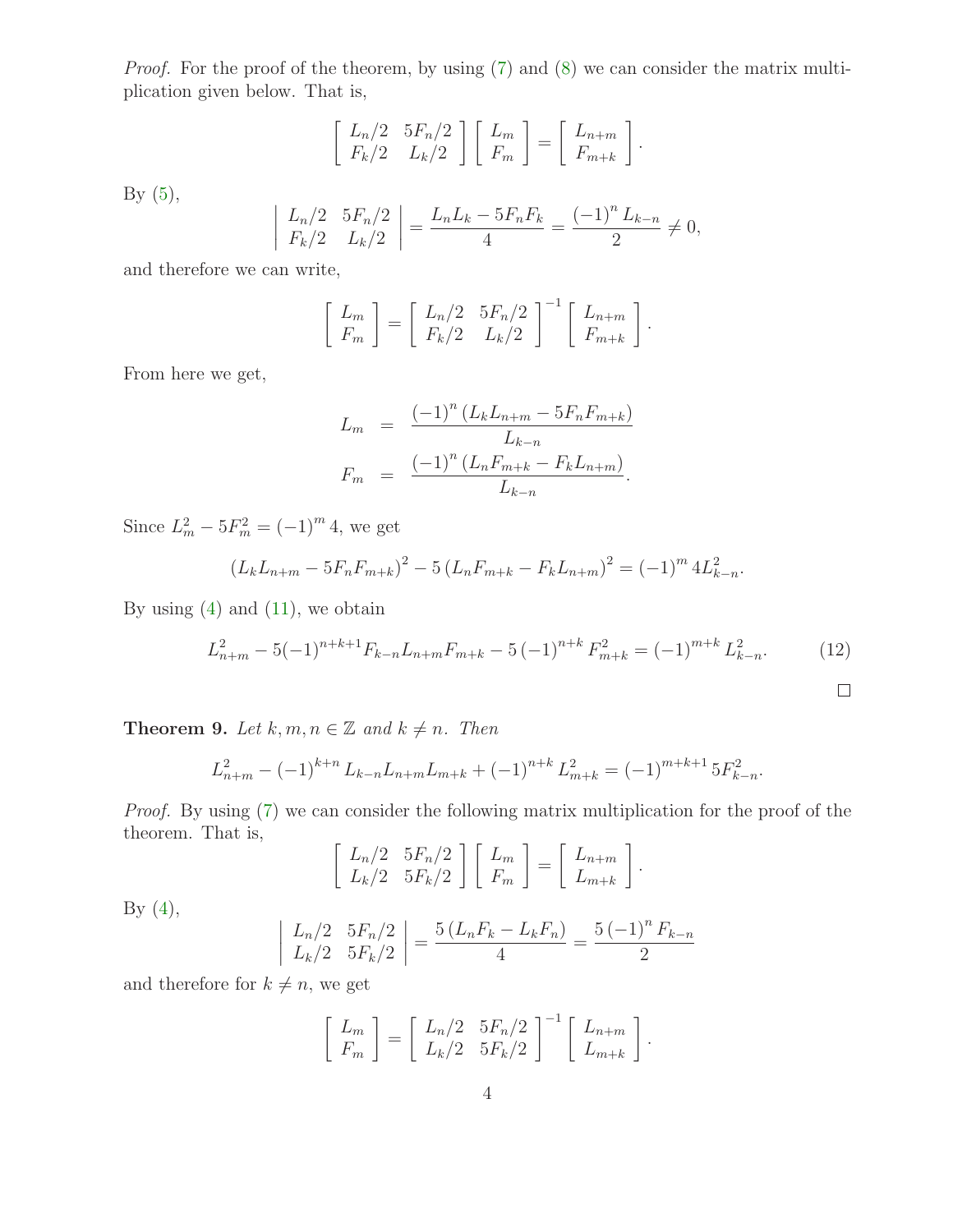Hence we have

$$
L_m = \frac{(-1)^n (F_k L_{n+m} - F_n L_{m+k})}{F_{k-n}}
$$
  

$$
F_m = \frac{(-1)^n (L_n L_{m+k} - L_k L_{n+m})}{5F_{k-n}}.
$$

Since  $L_m^2 - 5F_m^2 = (-1)^m 4$ , we get

<span id="page-4-1"></span>
$$
5(F_kL_{n+m} - F_nL_{m+k})^2 - (L_nL_{m+k} - L_kL_{n+m})^2 = (-1)^m 20F_{k-n}^2.
$$

Using  $(5)$  and  $(11)$ , we obtain

$$
L_{n+m}^2 - (-1)^{k+n} L_{k-n} L_{n+m} L_{m+k} + (-1)^{n+k} L_{m+k}^2 = (-1)^{m+k+1} 5F_{k-n}^2.
$$
 (13)

Using

<span id="page-4-2"></span>
$$
\left[\begin{array}{cc} F_n/2 & L_n/2 \\ F_k/2 & L_k/2 \end{array}\right] \left[\begin{array}{c} L_m \\ F_m \end{array}\right] = \left[\begin{array}{c} F_{n+m} \\ F_{m+k} \end{array}\right]
$$

<span id="page-4-0"></span>and [\(11\)](#page-1-2) we can give the following theorem.

**Theorem 10.** Let  $k, m, n \in \mathbb{Z}$  and  $k \neq n$ . Then

$$
F_{n+m}^2 - L_{n-k}F_{n+m}F_{m+k} + (-1)^{n+k}F_{m+k}^2 = (-1)^{m+k}F_{n-k}^2.
$$
 (14)

The equations given in Theorem [8,](#page-2-1) Theorem [9,](#page-3-0) and Theorem [10](#page-4-0) induced us to explore the solutions of Diophantine equations;

$$
x^{2} - 5F_{n}xy - 5(-1)^{n} y^{2} = \pm L_{n}^{2}
$$

$$
x^{2} - L_{n}xy + (-1)^{n} y^{2} = \pm 5F_{n}^{2}
$$

$$
x^{2} - L_{n}xy + (-1)^{n} y^{2} = \pm F_{n}^{2},
$$

where  $n \geq 1$  is an integer. Our aim is to show that, the solutions of these equations are pairs of Fibonacci or Lucas numbers. Let us give the solutions of these equations in the following theorems. From now on we will assume that  $n$  is an integer greater than zero.

<span id="page-4-3"></span>**Theorem 11.** All integer solutions of the equations  $x^2 - 5F_nxy - 5(-1)^n y^2 = -L_n^2$  and  $x^2 - 5F_nxy - 5(-1)^n y^2 = L_n^2$  are given by  $(x, y) = \pm (L_{n+m}, F_m)$  for some odd integer m and for some even integer m, respectively.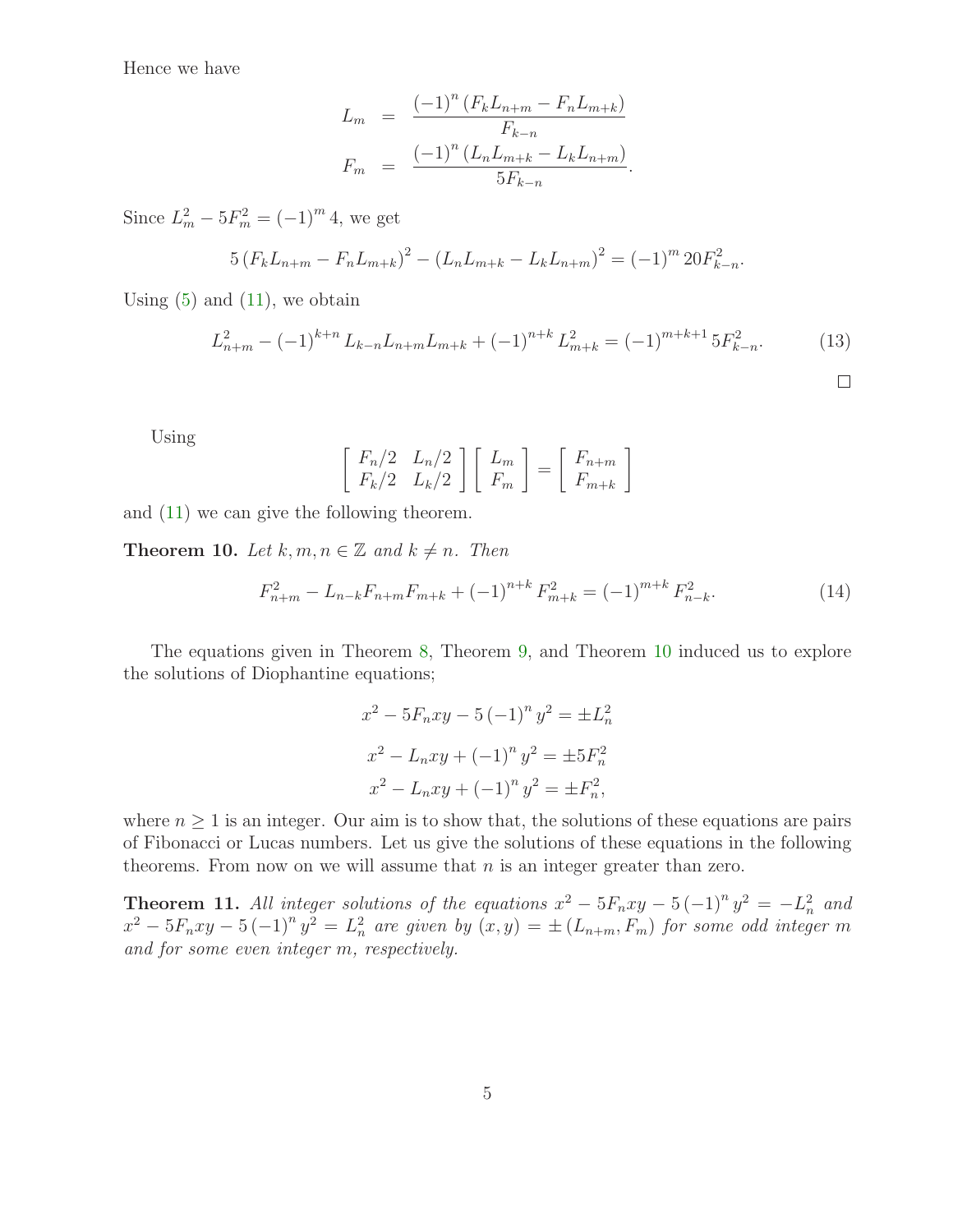*Proof.* Assume that  $x^2 - 5F_nxy - 5(-1)^n y^2 = -L_n^2$ . Then

$$
(2x - 5F_ny)^2 - (25F_n^2 + 20(-1)^n)y^2 = -4L_n^2.
$$

Using [\(11\)](#page-1-2) we get  $(2x - 5F_ny)^2 - 5L_n^2y^2 = -4L_n^2$ . From here it follows that  $L_n|2x - 5F_ny$ . Therefore taking

$$
u = (((2x - 5F_ny)/L_n) + y)/2 = (x - L_{n-1}y)/L_n
$$
 and  $v = y$ 

we get,

$$
u^{2} - uv - v^{2} = ((x - L_{n-1}y) / L_{n})^{2} - ((x - L_{n-1}y) / L_{n}) y - y^{2}
$$
  
=  $(x^{2} - (L_{n-1} + L_{n+1})xy - y^{2} (L_{n}^{2} - L_{n}L_{n-1} - L_{n-1}^{2})) / L_{n}^{2}$ 

and using the identities  $(3)$  and  $(11)$ , we obtain

$$
u^{2} - uv - v^{2} = (x^{2} - 5F_{n}xy - 5(-1)^{n} y^{2}) / L_{n}^{2} = -L_{n}^{2} / L_{n}^{2} = -1.
$$

Then from Corollary [3,](#page-2-2) it follows that  $(u, v) = \pm (F_{m+1}, F_m)$  for some odd integer m. Hence we get

$$
(x - L_{n-1}y) / L_n = \pm F_{m+1}
$$
 and  $y = \pm F_m$ .

Then we have  $x = \pm (F_{m+1}L_n + L_{n-1}F_m)$  and  $y = \pm F_m$ . Using [\(6\)](#page-1-8) we get

$$
(x,y) = \pm (L_{n+m}, F_m)
$$

for some odd integer m.

Now assume that  $x^2 - 5F_nxy - 5(-1)^n y^2 = L_n^2$ . Then similarly, taking

$$
u = \left(x - L_{n-1}y\right) / L_n
$$
 and  $v = y$ ,

we get  $u^2 - uv - v^2 = 1$ . From Corollary [3,](#page-2-2) it follows that  $(u, v) = \pm (F_{m+1}, F_m)$  for some even integer m. Hence we get  $(x - L_{n-1}y)/L_n = \pm F_{m+1}$  and  $y = \pm F_m$ . Using [\(6\)](#page-1-8) we get  $(x, y) = \pm (L_{n+m}, F_m)$  for some even integer m.

Conversely, if  $(x, y) = \pm (L_{n+m}, F_m)$  for some odd integer m, then by [\(12\)](#page-3-1) it follows that  $x^2 - 5F_nxy - 5(-1)^ny^2 = -L_n^2$  and if  $(x, y) = \pm (L_{n+m}, F_m)$  for some even integer m, then by [\(12\)](#page-3-1) it follows that  $x^2 - 5F_nxy - 5(-1)^ny^2 = L_n^2$ .

<span id="page-5-0"></span>**Theorem 12.** All integer solutions of both equations  $x^2 - L_nxy + (-1)^n y^2 = -5F_n^2$  and  $x^2 - L_nxy + (-1)^n y^2 = 5F_n^2$  are given by  $(x, y) = \pm (L_{n+m}, L_m)$  for some even integer m and for some odd integer m, respectively.

*Proof.* Assume that  $x^2 - L_nxy + (-1)^n y^2 = -5F_n^2$ . Then multiplying both sides of the equation by 4 and using the identity [\(11\)](#page-1-2) we get  $(2x - L_n y)^2 - 5F_n^2 y^2 = -20F_n^2$ . From here it follows that  $5F_n|2x - L_ny$ . Similarly it is seen that  $5F_n|x + L_{n-1}y$ . Then taking  $u = (x + L_{n-1}y)/5F_n$  and  $v = (2x - L_ny)/5F_n$ , we see that

$$
u^{2} - uv - v^{2} = -5\left(x^{2} - L_{n}xy + (-1)^{n}y^{2}\right)/25F_{n}^{2} = 1.
$$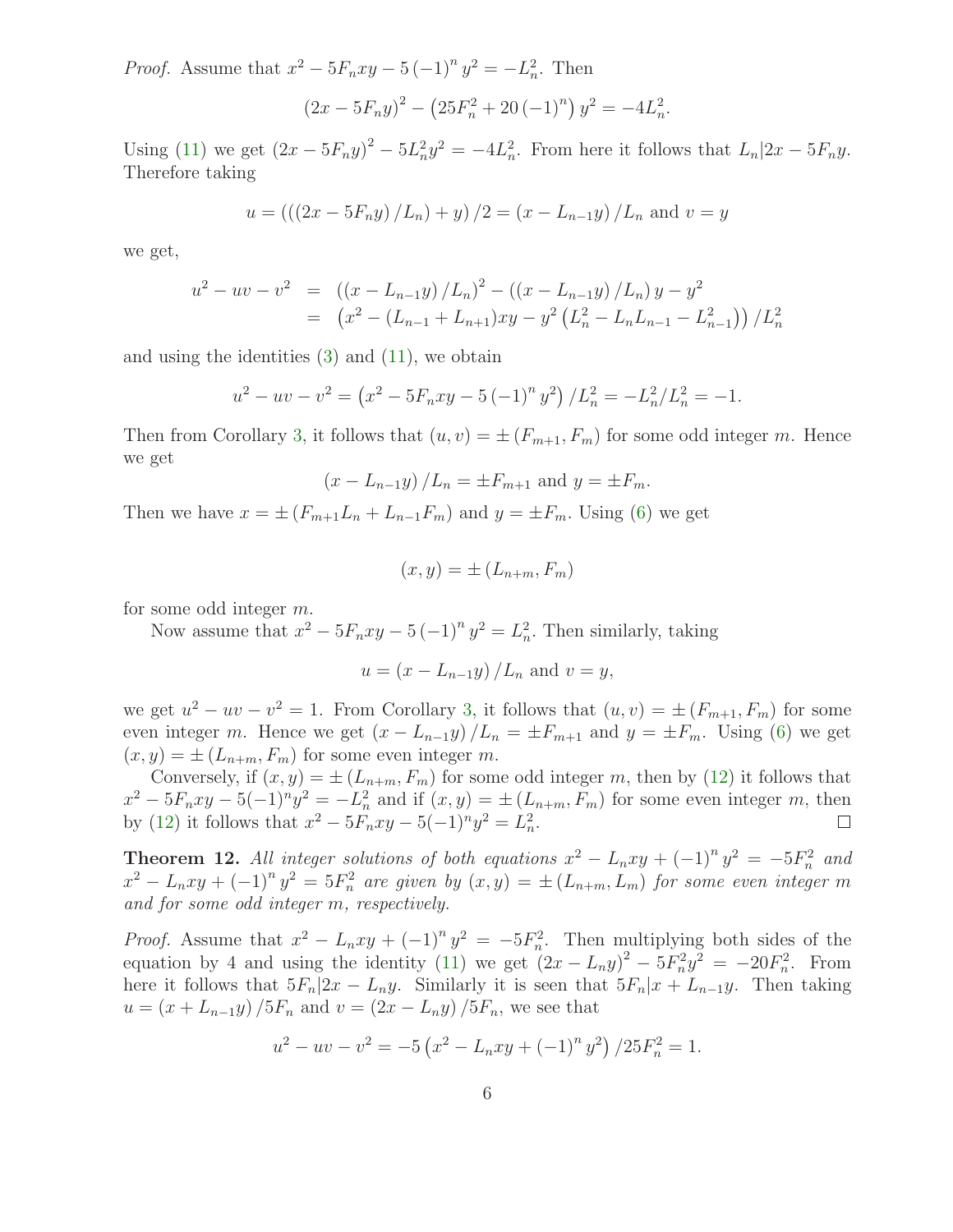Then it follows from Corollary [3](#page-2-2) that  $(u, v) = \pm (F_{m+1}, F_m)$  for some even integer m. Thus,  $(x + L_{n-1}y)/5F_n = \pm F_{m+1}$  and  $(2x - L_ny)/5F_n = \pm F_m$ . Using [\(6\)](#page-1-8), [\(9\)](#page-1-9), and [\(10\)](#page-1-10), we get  $(x, y) = \pm (L_{n+m}, L_m)$  for some even integer m.

Assume that  $x^2 - L_n xy + (-1)^n y^2 = 5F_n^2$ . Then, in a similar way it is seen that  $(x, y) =$  $\pm (L_{n+m}, L_m)$  for some odd integer m.

Conversely, if  $(x, y) = \pm (L_{n+m}, L_m)$  for some even integer m, then by [\(13\)](#page-4-1) it follows that  $x^2 - L_n xy + (-1)^n y^2 = -5F_n^2$  and if  $(x, y) = \pm (L_{n+m}, L_m)$  for some odd integer m, then by [\(13\)](#page-4-1) it follows that  $x^2 - L_n xy + (-1)^n y^2 = 5F_n^2$ .

<span id="page-6-0"></span>**Theorem 13.** All integer solutions of the equations  $x^2 - L_nxy + (-1)^n y^2 = -F_n^2$  and  $x^2 - L_nxy + (-1)^n y^2 = F_n^2$  are given by  $(x, y) = \pm (F_{n+m}, F_m)$  for some odd integer m and for some even integer m, respectively.

*Proof.* Assume that  $x^2 - L_n xy + (-1)^n y^2 = -F_n^2$ . Then we get  $(2x - L_n y)^2 - 5F_n^2 y^2 = -4F_n^2$ . It is seen that  $F_n|2x - L_n y$ . It follows that  $((2x - L_n y)/F_n)^2 - 5y^2 = -4$ . Thus taking  $u = \left( \left( (2x - L_n y) / F_n \right) + y \right) / 2 = (x - F_{n-1}) y / F_n$  and  $v = y$  we get  $u^2 - uv - v^2 = -1$ . Therefore from Corollary [3](#page-2-2) we have  $(u, v) = \pm (F_{m+1}, F_m)$  for some odd integer m. Then it follows that  $(x, y) = \pm (F_{n+m}, F_m)$  for some odd integer m.

Assume that  $x^2 - L_n xy + (-1)^n y^2 = F_n^2$ . Following the same process with the solution of the above equation it can be seen that  $(x, y) = \pm (F_{n+m}, F_m)$  for some even integer m.

Conversely, if  $(x, y) = \pm (F_{n+m}, F_m)$  for some odd integer m, then by [\(14\)](#page-4-2) it follows that  $x^2 - L_n xy + (-1)^n y^2 = -F_n^2$  and if  $(x, y) = \pm (F_{n+m}, F_m)$  for some even integer m, then by [\(14\)](#page-4-2) it follows that  $x^2 - L_n xy + (-1)^n y^2 = F_n^2$ .

Now we recall some divisibility properties of Fibonacci and Lucas numbers in our interjection of solutions of Diophantine equations. These divisibility properties are given in several sources such as  $[1, 6, 11]$  $[1, 6, 11]$  $[1, 6, 11]$  $[1, 6, 11]$ . Also we gave different proofs of the following theorems in [\[5\]](#page-12-6). So, now we give them without proof.

<span id="page-6-2"></span><span id="page-6-1"></span>**Theorem 14.** Let  $m, n \in \mathbb{Z}$  and  $n \geq 3$ . Then  $F_n|F_m$  if and only if  $n|m$ .

**Theorem 15.** Let  $m, n \in \mathbb{Z}$  and  $n \geq 2$ . Then  $L_n | F_m$  if and only if  $n | m$  and  $m/n$  is an even integer.

<span id="page-6-3"></span>**Theorem 16.** Let  $m, n \in \mathbb{Z}$  and  $n \geq 2$ . Then  $L_n | L_m$  if and only if  $n | m$  and  $m/n$  is an odd integer.

By these theorems the following identities can be obtained easily;

$$
2|L_n \text{ if and only if } 3|n \tag{15}
$$

$$
3|L_n \text{ if and only if } n = 4k + 2 \text{ for some } k \in \mathbb{Z}. \tag{16}
$$

Now we turn to our problem of finding the solutions of different Diophantine equations benefiting from Theorem [11,](#page-4-3) Theorem [12,](#page-5-0) and Theorem [13.](#page-6-0)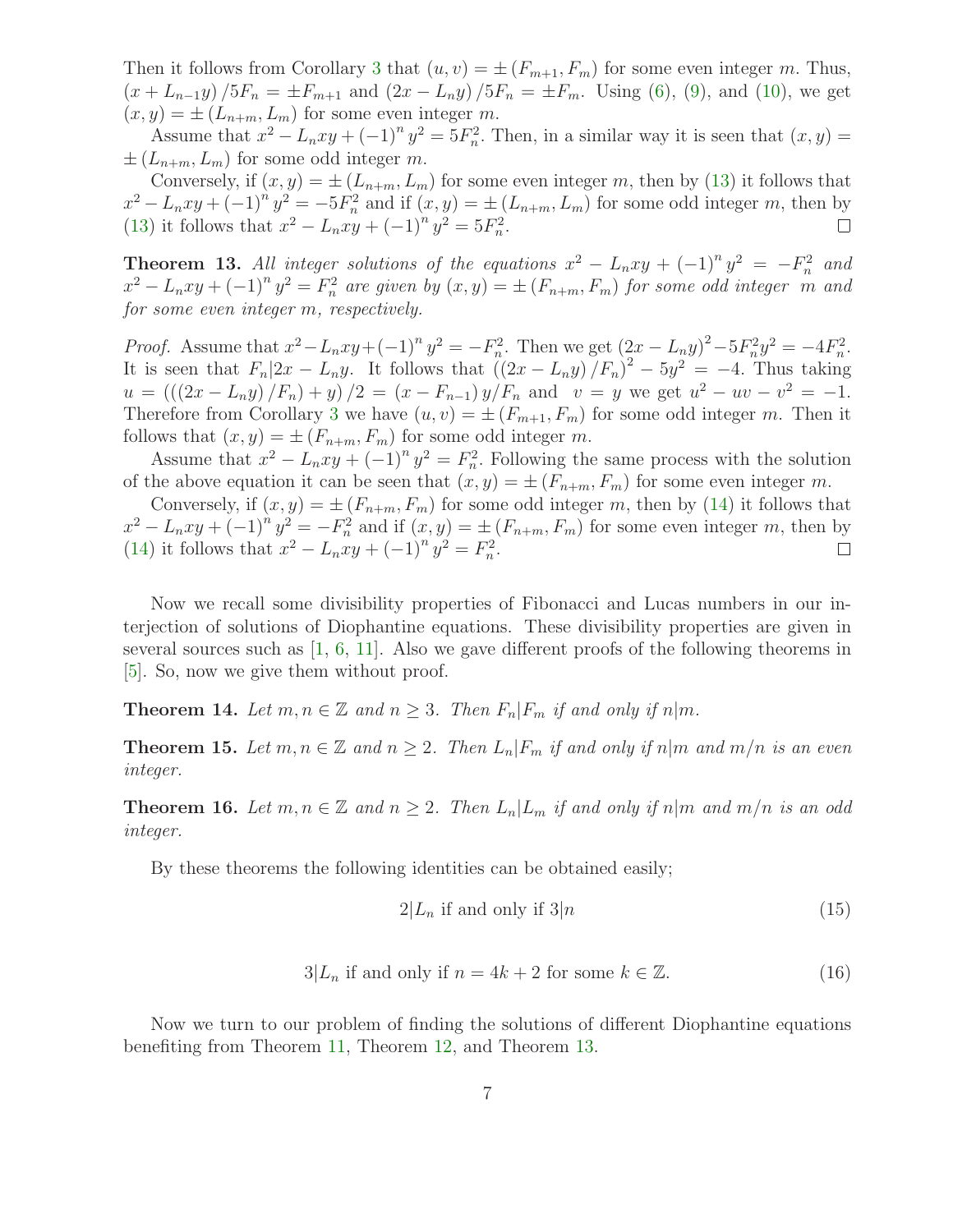**Theorem 17.** If  $n \geq 3$  is an odd integer, then all integer solutions of the equations  $x^2 L_n xy - y^2 = -1$  and  $x^2 - L_n xy - y^2 = 1$  are given by  $(x, y) = \pm (F_{(2k+2)n}/F_n, F_{(2k+1)n}/F_n)$  and  $f(x,y) = \pm \left(F_{(2k+1)n}/F_n, F_{2kn}/F_n\right)$  with  $k \in \mathbb{Z}$ , respectively. If n is an even integer, then all integer solutions of the equation  $x^2 - L_nxy + y^2 = 1$  are given by  $(x, y) = \pm \left(F_{(k+1)n}/F_n, F_{kn}/F_n\right)$ with  $k \in \mathbb{Z}$ .

*Proof.* Assume that  $x^2 - L_n xy - y^2 = -1$ . Multiplying both sides of the equation by  $F_n^2$ , we get

$$
(F_n x)^2 - L_n (F_n x) (F_n y) - (F_n y)^2 = -F_n^2.
$$

From Theorem [13,](#page-6-0) we obtain  $F_n x = \pm F_{n+m}$  and  $F_n y = \pm F_m$  for some odd integer m. Then it follows that  $x = \pm F_{n+m}/F_n$  and  $y = \pm F_m/F_n$  for some odd integer m. By Theorem [14,](#page-6-1) it is known that for  $n \geq 3$ ,  $F_n|F_m$  if and only if  $n|m$ . Since  $n|m$  and m is an odd integer we get  $m = (2k + 1) n$ , for some  $k \in \mathbb{Z}$ . Thus we obtain

$$
(x,y) = \pm \left( F_{(2k+2)n} / F_n, F_{(2k+1)n} / F_n \right).
$$

If  $n$  is an odd integer, then similarly it can be seen that all integer solutions of the equation  $x^2 - L_n xy - y^2 = 1$  are given by  $(x, y) = \pm \left( F_{(2k+1)n}/F_n, F_{2kn}/F_n \right)$  with  $k \in \mathbb{Z}$ .

Assume that  $x^2 - L_nxy + y^2 = 1$  and n is an even integer. From Theorem [13,](#page-6-0) we obtain  $(x, y) = \pm (F_{n+m}/F_n, F_m/F_n)$  for some even integer m. If  $n = 2$ , then  $F_2 = 1$  and by Theorem [13](#page-6-0) we get  $(x, y) = \pm (F_{m+2}, F_m)$  for some even integer m. If  $n > 2$ , then by Theorem [14,](#page-6-1) it follows that  $n|m$ . Since n and m are even, we get  $m = kn$  for some  $k \in \mathbb{Z}$ . Therefore we obtain

$$
(x,y) = \pm \left( F_{(k+1)n}/F_n, F_{kn}/F_n \right).
$$

Conversely, if  $n \geq 3$  is an odd integer and  $(x, y) = \pm \left(F_{(2k+2)n}/F_n, F_{(2k+1)n}/F_n\right)$  for some  $k \in \mathbb{Z}$ , then by [\(14\)](#page-4-2) it follows that  $x^2 - L_nxy - y^2 = -1$  and if n is an odd integer and  $(x, y) =$  $\pm (F_{(2k+1)n}/F_n, F_{2kn}/F_n)$  for some  $k \in \mathbb{Z}$ , then by [\(14\)](#page-4-2) it follows that  $x^2 - L_nxy - y^2 = 1$ . Furthermore, if  $n > 2$  is an even integer and  $(x, y) = \pm \left( F_{(k+1)n}/F_n, F_{kn}/F_n \right)$  for some  $k \in \mathbb{Z}$ , then by [\(14\)](#page-4-2) it follows that  $x^2 - L_n xy + y^2 = 1$ .

**Corollary 18.** If n is an even integer greater than 2, then the equation  $x^2 - L_nxy + y^2 = -1$ has no integer solutions.

*Proof.* Let  $x^2 - L_nxy + y^2 = -1$ . Then we get  $(x, y) = \pm (F_{n+m}/F_n, F_m/F_n)$  for some odd integer m. Using Theorem [14,](#page-6-1) it can be seen that  $(x, y)$  is a pair of integer if and only if  $n|m$ . But the fact that *n* is even and *m* is odd gives a contradiction. Therefore  $x^2 - L_nxy + y^2 = -1$ has no integer solutions.

**Theorem 19.** All integer solutions of the equation  $x^2 - 5F_nxy - 5(-1)^n y^2 = 1$  are given by  $(x, y) = \pm (L_{(2k+1)n}/L_n, F_{2kn}/L_n)$  with  $k \in \mathbb{Z}$ .

*Proof.* Assume that  $x^2 - 5F_nxy - 5(-1)^n y^2 = 1$ . Multiplying both sides of the equation by  $L_n^2$ , we get

$$
(L_n x)^2 - 5F_n (L_n x) (L_n y) - 5 (-1)^n (L_n y)^2 = L_n^2.
$$

From Theorem [11,](#page-4-3) it is seen that  $L_n x = \pm L_{n+m}$  and  $L_n y = \pm F_m$  for some even integer m. That is,  $(x, y) = \pm (L_{n+m}/L_n, F_m/L_n)$ . By Theorem [15](#page-6-2) and Theorem [16,](#page-6-3) it follows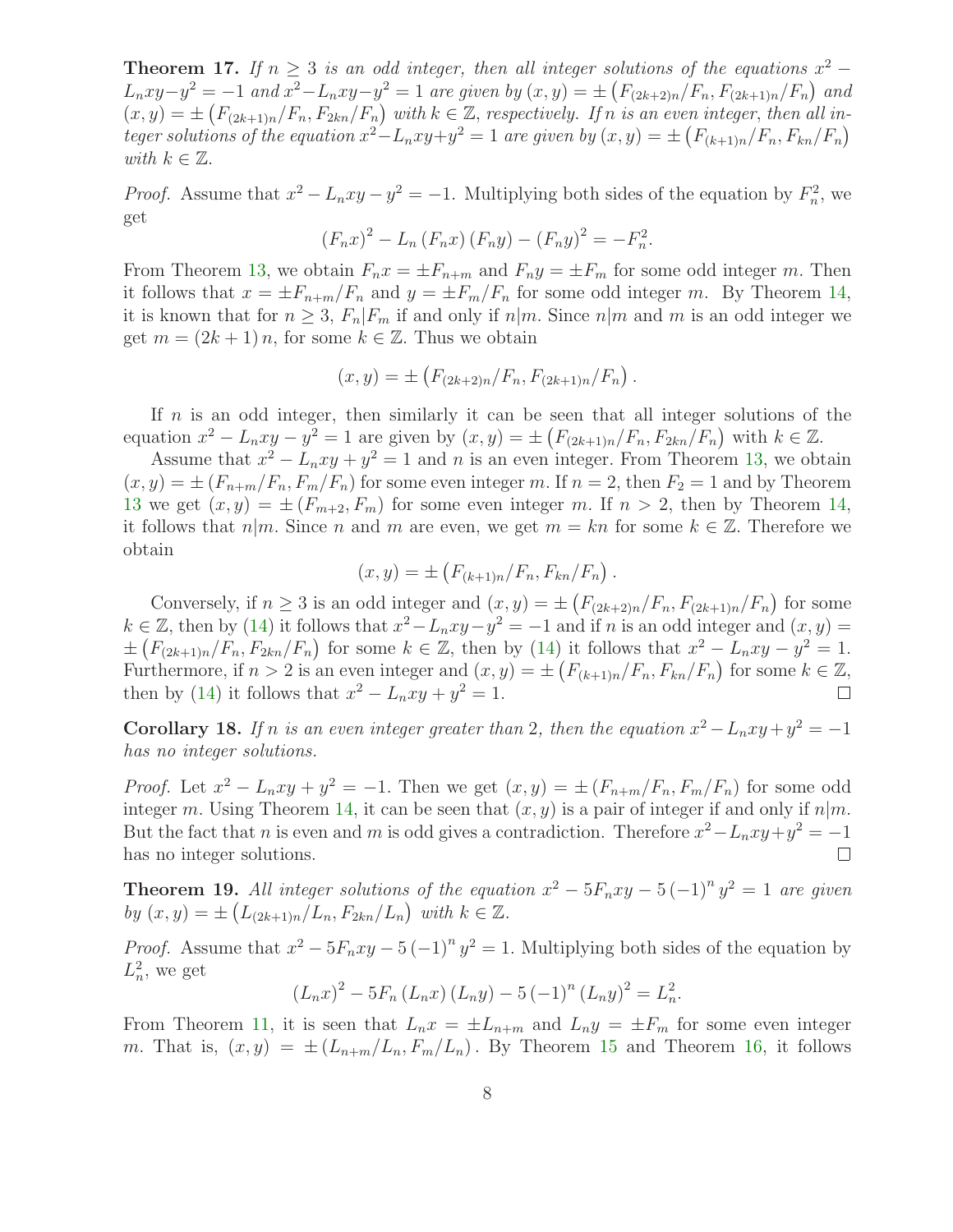that  $m/n$  is an even integer. So that,  $m = 2kn$ , for some  $k \in \mathbb{Z}$ . Therefore we obtain  $(x, y) = \pm \left( L_{(2k+1)n} / L_n, F_{2kn} / L_n \right).$ 

Conversely, if  $(x, y) = \pm \left(L_{(2k+1)n}/L_n, F_{2kn}/L_n\right)$  for some  $k \in \mathbb{Z}$ , then by [\(12\)](#page-3-1) it follows that  $x^2 - 5F_nxy - 5(-1)^n y^2 = 1$ .

Corollary 20. If  $n > 1$ , then the equation  $x^2 - 5F_nxy - 5(-1)^n y^2 = -1$  has no integer solutions.

**Theorem 21.** All integer solutions of the equation  $x^2 - L_nxy + (-1)^n y^2 = -5$  and  $x^2 L_n xy + (-1)^n y^2 = 5$  are given by  $(x, y) = \pm (L_{n+m}/F_n, L_m/F_n)$  with even integer m and  $(x, y) = \pm (L_{n+m}/F_n, L_m/F_n)$  with odd integer m, respectively, where  $F_n \mid L_m$ . In particular,  $F_n | L_m$  if and only if  $n = 1, F_n = 1, m = k; n = 2, F_n = 1, m = k; n = 3, F_n = 2, m = 3k;$  $n = 4$ ,  $F_n = 3$ ,  $m = 4k + 2$ , where k is an integer.

*Proof.* The results concerning when  $F_n \mid L_m$  are given in Theorem 1 of [\[4\]](#page-12-7). Assume that  $x^2 - L_n xy + (-1)^n y^2 = -5$  for some integer x and y. Multiplying this equation by  $F_n^2$ , we get

$$
(F_n x)^2 - L_n (F_n x) (F_n y) + (-1)^n (F_n y)^2 = -5F_n^2.
$$

From Theorem [12,](#page-5-0) it follows that  $(x, y) = \pm (L_{n+m}/F_n, L_m/F_n)$  for some even integer m. Similarly it can be seen that all integer solutions of the equation  $x^2 - L_nxy + (-1)^n y^2 = 5$ are given by  $(x, y) = \pm (L_{n+m}/F_n, L_m/F_n)$  for some odd integer m.

Conversely, if  $(x, y) = \pm (L_{n+m}/F_n, L_m/F_n)$  for some even integer m, then by [\(13\)](#page-4-1) it follows that  $x^2 - L_n xy + (-1)^n y^2 = -5$  and if  $(x, y) = \pm (L_{n+m}/F_n, L_m/F_n)$  for some odd integer m, then by [\(13\)](#page-4-1) it follows that  $x^2 - L_n xy + (-1)^n y^2 = 5$ .

**Theorem 22.** If n is an even integer, then all integer solutions of the equation  $x^2 - L_{2n}xy +$  $y^2 = -5F_n^2$  are given by  $(x, y) = \pm \left(L_{(2k+3)n}/L_n, L_{(2k+1)n}/L_n\right)$  with  $k \in \mathbb{Z}$ , if n is an odd integer, then all integer solutions of the equation  $x^2 - L_{2n}xy + y^2 = 5F_n^2$  are given by  $(x, y) =$  $\pm (L_{(2k+3)n}/L_n, L_{(2k+1)n}/L_n)$  with  $k \in \mathbb{Z}$ .

*Proof.* Assume that *n* is an even integer and  $x^2 - L_{2n}xy + y^2 = -5F_n^2$  for some integer *x* and y. Then multiplying this equation by  $L_n^2$  and using Theorem [12](#page-5-0) and noting that  $F_{2n} = F_n L_n$ , we get  $L_n x = \pm L_{2n+m}$  and  $L_n y = \pm L_m$ , for some even integer m. Therefore it follows that  $(x, y) = \pm (L_{2n+m}/L_n, L_m/L_n)$  for some even integer m. Furthermore by Theorem [16,](#page-6-3) it is seen that  $L_n|L_m$  if and only if  $m/n$  is an odd integer. Therefore  $m = (2k+1)n$ , for some  $k \in \mathbb{Z}$ . Thus  $(x, y) = \pm \left( L_{(2k+3)n} / L_n, L_{(2k+1)n} / L_n \right)$ .

Assume that *n* is an odd integer and  $x^2 - L_{2n}xy + y^2 = 5F_n^2$  for some integer *x* and y. Then by Theorem [12,](#page-5-0) we get  $(x, y) = \pm (L_{2n+m}/L_n, L_m/L_n)$  for some odd integer m. Also by Theorem [16](#page-6-3) it follows that  $m = (2k+1)n$  for some  $k \in \mathbb{Z}$ . So that,  $(x, y) =$  $\pm (L_{(2k+3)n}/L_n, L_{(2k+1)n}/L_n)$  with  $k \in \mathbb{Z}$ . If  $n = 1$ , then all integer solutions of the equation  $x^2 - 3xy + y^2 = 5$  are given by  $(x, y) = \pm (L_{m+2}, L_m)$  with odd integer m.

Conversely, if *n* is an even integer and  $(x, y) = \pm \left(L_{(2k+3)n}/L_n, L_{(2k+1)n}/L_n\right)$  for some  $k \in \mathbb{Z}$ , then by [\(13\)](#page-4-1) it follows that  $x^2 - L_{2n}xy + y^2 = -5F_n^2$  and if  $n > 1$  is an odd integer and  $(x, y) = \pm \left( L_{(2k+3)n}/L_n, L_{(2k+1)n}/L_n \right)$  for some  $k \in \mathbb{Z}$ , then by [\(13\)](#page-4-1) it follows that  $x^2 - L_{2n}xy + y^2 = 5F_n^2$ .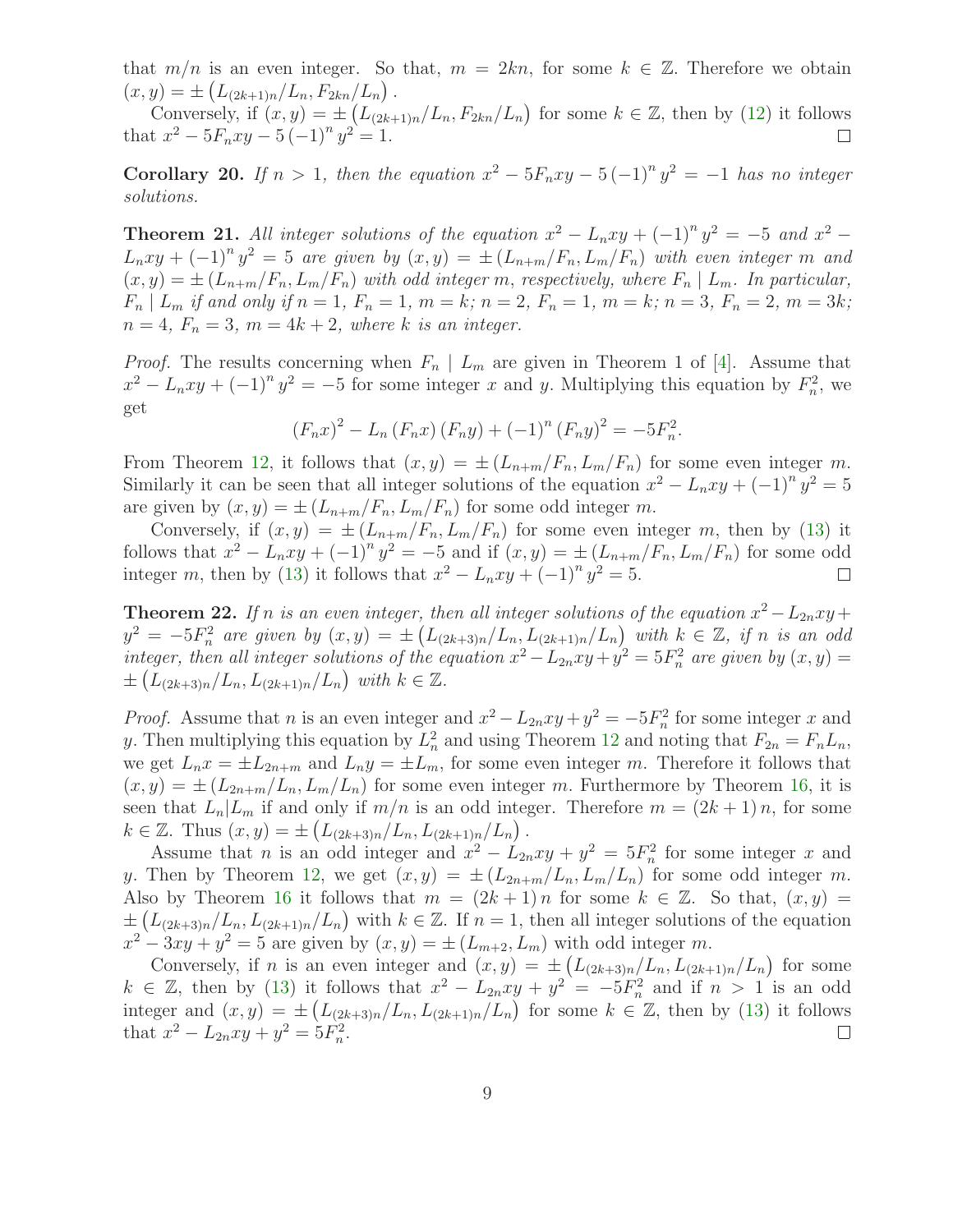**Corollary 23.** If  $n > 1$  is an odd integer, then the equation  $x^2 - L_{2n}xy + y^2 = -5F_n^2$  has no integer solutions and if n is an even integer, then the equation  $x^2 - L_{2n}xy + y^2 = 5F_n^2$ has no integer solutions.

**Theorem 24.** All integer solutions of the equation  $x^2 - L_{2n}xy + y^2 = F_n^2$  are given by  $(x, y) = \pm (F_{(2k+2)n}/L_n, F_{2kn}/L_n)$  with  $k \in \mathbb{Z}$ .

*Proof.* Assume that  $n \geq 2$  and  $x^2 - L_{2n}xy + y^2 = F_n^2$  for some integer x and y. Multiplying this equation by  $L_n^2$  we get

$$
(L_n x)^2 - L_{2n} (L_n x) (L_n y) + (L_n y)^2 = F_{2n}^2.
$$

Then by Theorem [13](#page-6-0) it follows that  $(x, y) = \pm (F_{2n+m}/L_n, F_m/L_n)$  for some even integer m. Hence using Theorem [15](#page-6-2) it is seen that  $L_n|F_m$  if and only if  $m/n$  is an even integer. Then we have  $m = 2kn$  for some  $k \in \mathbb{Z}$ . Therefore  $(x, y) = \pm \left( F_{(2k+2)n}/L_n, F_{2kn}/L_n \right)$ . If  $n = 1$ , then it can be seen that all integer solutions of the equation  $x^2 - 3xy + y^2 = 1$  are given by  $(x, y) = \pm (F_{m+2}, F_m)$  with even integer m.

Conversely, if  $(x, y) = \pm \left( F_{(2k+2)n}/L_n, F_{2kn}/L_n \right)$  for some  $k \in \mathbb{Z}$ , then by [\(14\)](#page-4-2) it follows that  $x^2 - L_{2n}xy + y^2 = F_n^2$ .

**Theorem 25.** For all  $n \geq 2$ , the equation  $x^2 - L_{2n}xy + y^2 = -F_n^2$  has no integer solutions.

*Proof.* Assume that  $x^2 - L_{2n}xy + y^2 = -F_n^2$  for some integer x and y. Then by Theorem [13,](#page-6-0) we get  $(x, y) = \pm (F_{2n+m}/L_n, F_m/L_n)$  for some odd integer m. Using Theorem [15](#page-6-2) it is seen that  $L_n|F_m$  if and only if  $m = 2kn$  for some  $k \in \mathbb{Z}$ . Since m is odd, this is impossible.<br>Therefore  $x^2 - L_{2n}xy + y^2 = -F_n^2$  has no integer solutions. Therefore  $x^2 - L_{2n}xy + y^2 = -F_n^2$  has no integer solutions.

**Theorem 26.** Let  $n \geq 3$  be an odd integer. Then all integer solutions of the equation  $x^2 - L_{2n}xy + y^2 = -L_n^2$  are given by  $(x, y) = \pm (F_{(2k+3)n}/F_n, F_{(2k+1)n}/F_n)$  with  $k \in \mathbb{Z}$ .

*Proof.* Assume that  $x^2 - L_{2n}xy + y^2 = -L_n^2$  for some integer x and y. Then by Theorem [13,](#page-6-0) it is seen that  $(x, y) = \pm (F_{2n+m}/F_n, F_m/F_n)$  for some odd integer m. Furthermore by Theorem [14](#page-6-1) it follows that  $F_n|F_m$  if and only if  $n|m$ . Since both m and n are odd integers it is seen that  $m = (2k+1)n$  for some  $k \in \mathbb{Z}$ . Then this shows that  $(x, y) = \pm \left(F_{(2k+3)n}/F_n, F_{(2k+1)n}/F_n\right)$ .

Conversely, if  $n \geq 3$  is an odd integer and  $(x, y) = \pm \left( F_{(2k+3)n}/F_n, F_{(2k+1)n}/F_n \right)$  for some  $k \in \mathbb{Z}$ , then by [\(14\)](#page-4-2) it follows that  $x^2 - L_{2n}xy + y^2 = -\tilde{L}_n^2$ .  $\Box$ 

We can give the following corollary easily.

**Corollary 27.** If n is an even integer, then the equation  $x^2 - L_{2n}xy + y^2 = -L_n^2$  has no integer solutions.

Corollary 28. Let n be an even integer. Then all integer solutions of the equation  $x^2 L_{2n}xy + y^2 = L_n^2$  are given by  $(x, y) = \pm \left(F_{(k+2)n}/F_n, F_{kn}/F_n\right)$  with  $k \in \mathbb{Z}$ . Let n be an odd integer. Then all integer solutions of the equation  $x^2 - L_{2n}xy + y^2 = L_n^2$  are given by  $(x, y) = \pm (F_{(2k+2)n}/F_n, F_{2kn}/F_n)$  with  $k \in \mathbb{Z}$ .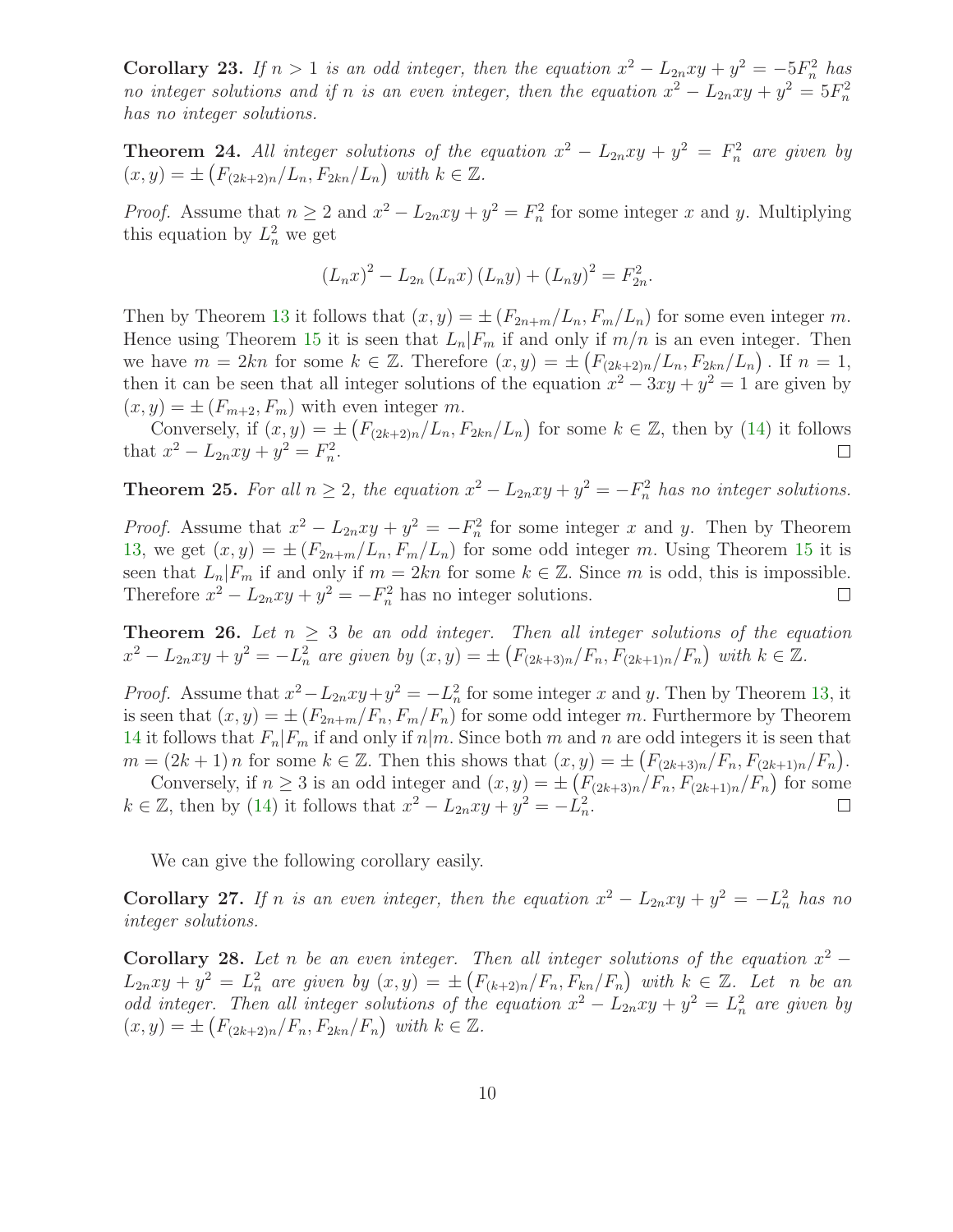*Proof.* Assume that *n* is an even integer and  $x^2 - L_{2n}xy + y^2 = L_n^2$  for some integer *x* and y. Then by Theorem [13,](#page-6-0) it is seen that  $(x, y) = \pm (F_{2n+m}/F_n, F_m/F_n)$  for some even integer m. Also by Theorem [14](#page-6-1) it follows that  $n|m$ . Since both m and n are even integers we have  $m = kn$  for some  $k \in \mathbb{Z}$ . Then it is seen that  $(x, y) = \pm \left(F_{\frac{k+2}{n}}/F_n, F_{kn}/F_n\right)$ .

Now assume that *n* is an odd integer and  $x^2 - L_{2n}xy + y^2 = L_n^2$  for some integer *x* and *y*. Then  $(x, y) = \pm (F_{2n+m}/F_n, F_m/F_n)$  for some even integer m and by Theorem [14,](#page-6-1)  $n|m$ . Thus we get  $m = 2kn$  for some  $k \in \mathbb{Z}$ . Hence it follows that  $(x, y) = \pm \left(F_{(2k+2)n}/F_n, F_{2kn}/F_n\right)$ .

**Theorem 29.** All integer solutions of the equation  $x^2 - L_{2n}xy + y^2 = -5L_n^2$  and  $x^2 L_{2n}xy + y^2 = 5L_n^2$  are given by  $(x, y) = \pm (L_{2n+m}/F_n, L_m/F_n)$  with even integer m and  $(x, y) = \pm (L_{2n+m}/F_n, L_m/F_n)$  with odd integer m, respectively, where  $F_n \mid L_m$ . In particular,  $F_n | L_m$  if and only if  $n = 1, F_n = 1, m = k; n = 2, F_n = 1, m = k; n = 3, F_n = 2, m = 3k;$  $n = 4$ ,  $F_n = 3$ ,  $m = 4k + 2$ , where k is an integer.

*Proof.* The results concerning when  $F_n \mid L_m$  are given in Theorem 1 of [\[4\]](#page-12-7). Assume that  $x^2 - L_{2n}xy + y^2 = -5L_n^2$ . Then by Theorem [12,](#page-5-0) it is seen that  $(x, y) = \pm (L_{2n+m}/F_n, L_m/F_n)$ for some even integer m.

Assume that  $x^2 - L_{2n}xy + y^2 = 5L_n^2$ . It follows that  $(x, y) = \pm (L_{2n+m}/F_n, L_m/F_n)$  for some odd integer m, by Theorem [12.](#page-5-0)

Conversely, if  $(x, y) = \pm (L_{2n+m}/F_n, L_m/F_n)$  for some even integer m, then by [\(13\)](#page-4-1) it follows that  $x^2 - L_{2n}xy + y^2 = -5L_n^2$  and if  $(x, y) = \pm (L_{2n+m}/F_n, L_m/F_n)$  for some odd integer m, then by [\(13\)](#page-4-1) it follows that  $x^2 - L_{2n}xy + y^2 = 5L_n^2$ .

<span id="page-10-0"></span>Furthermore we explore some Diophantine equations different from the previous ones. Here are some of them.

**Theorem 30.** Let  $k \geq 0$ . Then all nonnegative integer solutions of the equation  $u^2 - 5v^2 = 4^k$ are given by  $(u, v) = (2^{k-1}L_{2m}, 2^{k-1}F_{2m})$  and all nonnegative integer solutions of the equation  $u^2 - 5v^2 = -4^k$  are given by  $(u, v) = (2^{k-1}L_{2m+1}, 2^{k-1}F_{2m+1})$  with  $m \ge 0$ .

 $\Box$ 

Proof. Since the proof is obvious from mathematical induction, we omit it.

**Theorem 31.** All nonnegative integer solutions of the equation  $u^2 - 5v^2 = 1$  are given by  $(u, v) = (L_{6m}/2, F_{6m}/2)$  with  $m \ge 0$  and all nonnegative integer solutions of the equation  $u^2 - 5v^2 = -1$  are given by  $(u, v) = (L_{6m+3}/2, F_{6m+3}/2)$  with  $m \ge 0$ .

*Proof.* Assume that  $u^2 - 5v^2 = 1$ . Then  $(2^k u)^2 - 5 (2^k v)^2 = 4^k$ . From Theorem [30,](#page-10-0) it is seen that  $2^k u = 2^{k-1} L_{2n}$  and  $2^k v = 2^{k-1} F_{2n}$ . Therefore we get  $u = L_{2n}/2$  and  $v = F_{2n}/2$ . Using Theorem [14,](#page-6-1) it is seen that  $2|F_{2n}$  if and only if  $3|2n$ . So that,  $3|n$  and that is  $n=3m$  for some  $m \in \mathbb{N}$ . Hence we get  $(u, v) = (L_{6m}/2, F_{6m}/2)$ .

Now assume that  $u^2 - 5v^2 = -1$ . Then we get  $(2^k u)^2 - 5 (2^k v)^2 = -4^k$ . From Theorem [30,](#page-10-0) it follows that  $2^k u = 2^{k-1} L_{2n+1}$  and  $2^k v = 2^{k-1} F_{2n+1}$ . Therefore we get  $u = L_{2n+1}/2$ and  $v = F_{2n+1}/2$ . By Theorem [14,](#page-6-1) it follows that  $2|F_{2n+1}$  if and only if  $3|2n+1$ . That is  $n = 3m + 1$  for some  $m \in \mathbb{N}$ . Hence we get  $(u, v) = (L_{6m+3}/2, F_{6m+3}/2)$ .  $n = 3m + 1$  for some  $m \in \mathbb{N}$ . Hence we get  $(u, v) = (L_{6m+3}/2, F_{6m+3}/2)$ .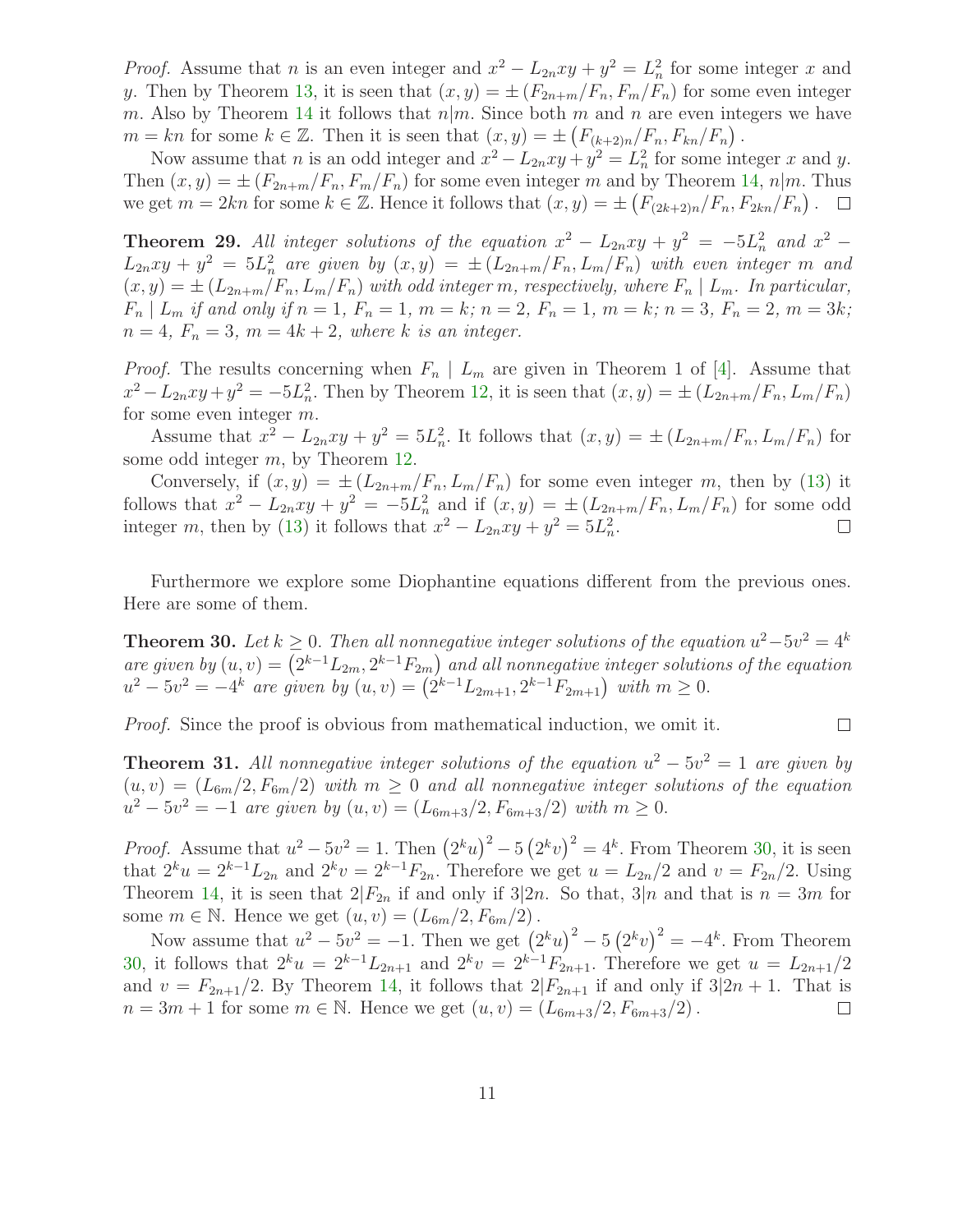**Theorem 32.** Let  $k \geq 0$ . Then all nonnegative integer solutions of the equation  $x^2 - xy$  $y^2 = -4^k$  are given by  $(x, y) = (2^k F_{2m+2}, 2^k F_{2m+1})$  and all integer solutions of the equation  $x^2 - xy - y^2 = 4^k$  are given by  $(x, y) = (2^k F_{2m+1}, 2^k F_{2m})$  with  $m \ge 0$ .

Proof. Proof follows from mathematical induction.

<span id="page-11-0"></span>**Theorem 33.** Let  $k \geq 0$ . Then all nonnegative integer solutions of the equation  $u^2 - 5v^2 =$  $4 \cdot 5^k$  are given by

$$
(u, v) = \begin{cases} (5^{(k+1)/2}F_{2m+1}, 5^{(k-1)/2}L_{2m+1}), & k \text{ is an odd integer;}\\ (5^{k/2}L_{2m}, 5^{k/2}F_{2m}), & k \text{ is an even integer} \end{cases}
$$

and all nonnegative integer solutions of the equation  $u^2 - 5v^2 = -4 \cdot 5^k$  are given by

$$
(u, v) = \begin{cases} (5^{(k+1)/2}F_{2m}, 5^{(k-1)/2}L_{2m}), \ k \ is \ an \ odd \ integer; \\ (5^{k/2}L_{2m+1}, 5^{k/2}F_{2m+1}), \ k \ is \ an \ even \ integer \end{cases}
$$

where  $m \geq 0$ .

Proof. Proof is obvious from mathematical induction.

**Theorem 34.** Let  $k \geq 0$ . Then all nonnegative integer solutions of the equation  $x^2 - xy - y^2 =$  $5^k$  are given by

$$
(x,y) = \begin{cases} (5^{(k-1)/2}L_{2m+2}, 5^{(k-1)/2}L_{2m+1}), & k \text{ is an odd integer;}\\ (5^{k/2}F_{2m+1}, 5^{k/2}F_{2m}), & k \text{ is an even integer} \end{cases}
$$

and all nonnegative integer solutions of the equation  $x^2 - xy - y^2 = -5^k$  are given by

$$
(x,y) = \begin{cases} (5^{(k-1)/2}L_{2m+1}, 5^{(k-1)/2}L_{2m}), & k \text{ is an odd integer;}\\ (5^{k/2}F_{2m+2}, 5^{k/2}F_{2m+1}), & k \text{ is an even integer} \end{cases}
$$

where  $m \geq 0$ .

*Proof.* Assume that  $x^2 - xy - y^2 = 5^k$ . Then  $x > y$  and we get  $(2x - y)^2 - 5y^2 = 4 \cdot 5^k$ . By Theorem [33,](#page-11-0) we obtain

$$
(2x - y, y) = \begin{cases} (5^{(k+1)/2}F_{2m+1}, 5^{(k-1)/2}L_{2m+1}), & k \text{ is an odd integer;}\\ (5^{k/2}L_{2m}, 5^{k/2}F_{2m}), & k \text{ is an even integer.} \end{cases}
$$

Thus it follows that

$$
(x,y) = \begin{cases} (5^{(k-1)/2}L_{2m+2}, 5^{(k-1)/2}L_{2m+1}), & k \text{ is an odd integer;}\\ (5^{k/2}F_{2m+1}, 5^{k/2}F_{2m}), & k \text{ is an even integer.} \end{cases}
$$

In a similar way, it can be shown that all nonnegative integer solutions of the equation  $x^2 - xy - y^2 = -5^k$  are given by

$$
(x,y) = \begin{cases} (5^{(k-1)/2}L_{2m+1}, 5^{(k-1)/2}L_{2m}), & k \text{ is an odd integer;}\\ (5^{k/2}F_{2m+2}, 5^{k/2}F_{2m+1}), & k \text{ is an even integer.} \end{cases}
$$

 $\Box$ 

 $\hfill \square$ 

 $\Box$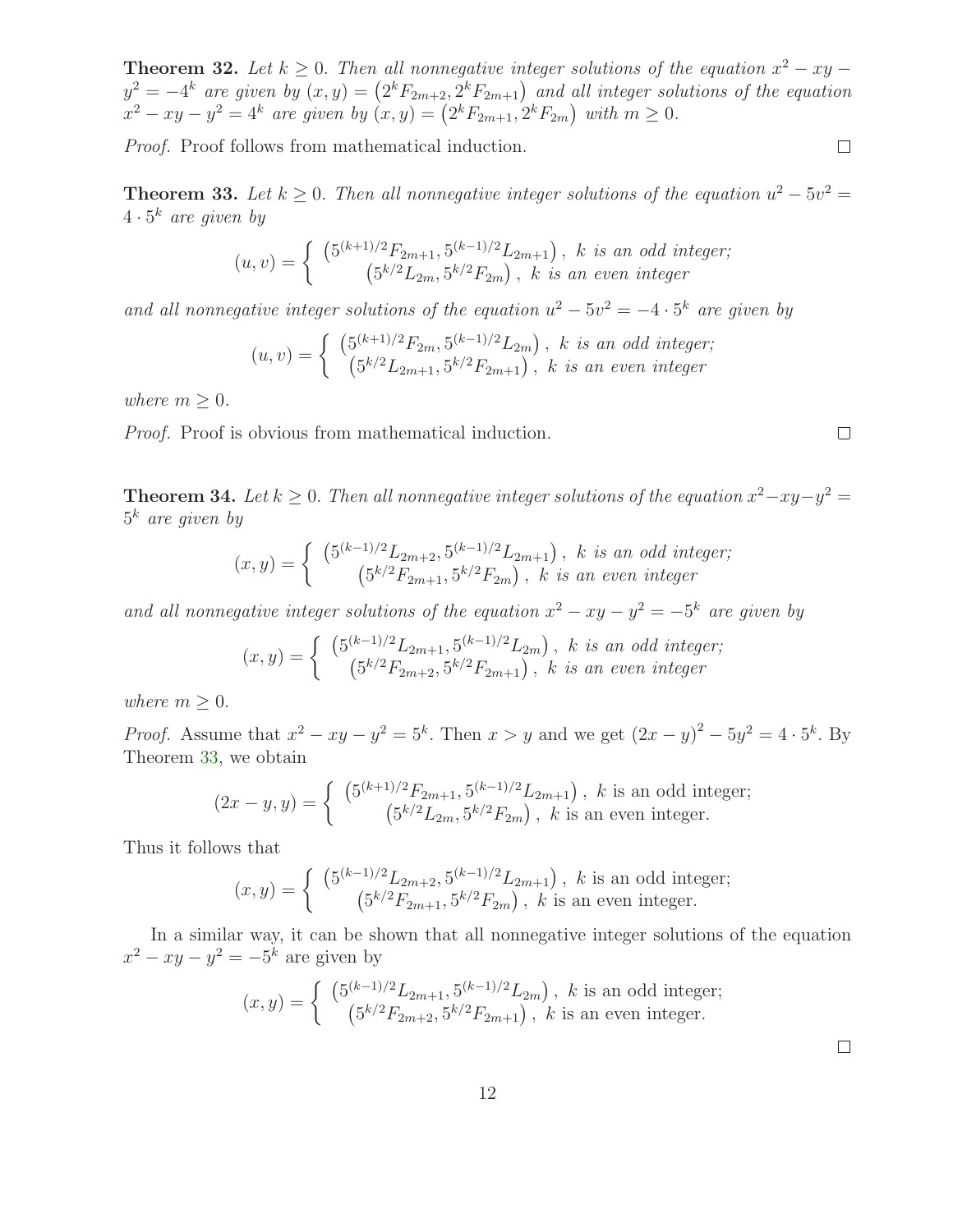### 3 Acknowledgements

The authors would like to thank the anonymous referee for careful reading and suggestions that improved the clarity of the manuscript.

## <span id="page-12-5"></span>References

- <span id="page-12-0"></span>[1] L. Carlitz, A note on Fibonacci numbers, Fibonacci Quart. 1 (1964), 15–28.
- <span id="page-12-4"></span>[2] V. E. Jr. Hoggatt, Fibonacci and Lucas Numbers, Houghton Mifflin Company, Boston, 1969.
- <span id="page-12-7"></span>[3] G. H. Hardy and E. M. Wright, An Introduction to the Theory of Numbers, 5th edition, Oxford University Press, New York, 1979.
- <span id="page-12-6"></span>[4] P. Hilton, J. Pedersen, and L. Somer, On Lucasian numbers, Fibonacci Quart. 35 (1997), 43–47.
- <span id="page-12-2"></span>[5] R. Keskin and B. Demirtürk, Different characterization of Fibonacci and Lucas numbers, submitted.
- [6] T. Koshy, Fibonacci and Lucas Numbers With Applications, John Wiley and Sons, Proc., New York-Toronto, 2001.
- [7] T. Koshy, New Fibonacci and Lucas identities, Math. Gazette 82 (1998), 481–484.
- [8] W. L. McDaniel, Diophantine representation of Lucas sequences, Fibonacci Quart. 33 (1995), 58–63.
- [9] R. Melham, Conics which characterize certain Lucas sequences, Fibonacci Quart. 35 (1997), 248–251.
- [10] S. Rabinowitz, Algorithmic manipulation of Fibonacci identities, in G. E. Bergum, A. N. Philippou, A. F. Horadam, eds., Applications of Fibonacci Numbers 6, Kluwer Academic Pub., Dordrecht, Netherlands, 1996, pp. 389–408.
- <span id="page-12-3"></span><span id="page-12-1"></span>[11] S. Vajda, Fibonacci and Lucas Numbers and The Golden Section, Ellis Horwood Limited Publ., England, 1989.
- [12] N. N. Vorobiev, Fibonacci Numbers, Pergamon Press, Ltd., New York, 1961.
- [13] K.W. Yang, Fibonacci with golden ring, Math. Mag. 70 (1997), 131–135.

2000 Mathematics Subject Classification: Primary 11B37; Secondary 11B39,11B50. Keywords: Fibonacci number; Lucas number; Diophantine equation.